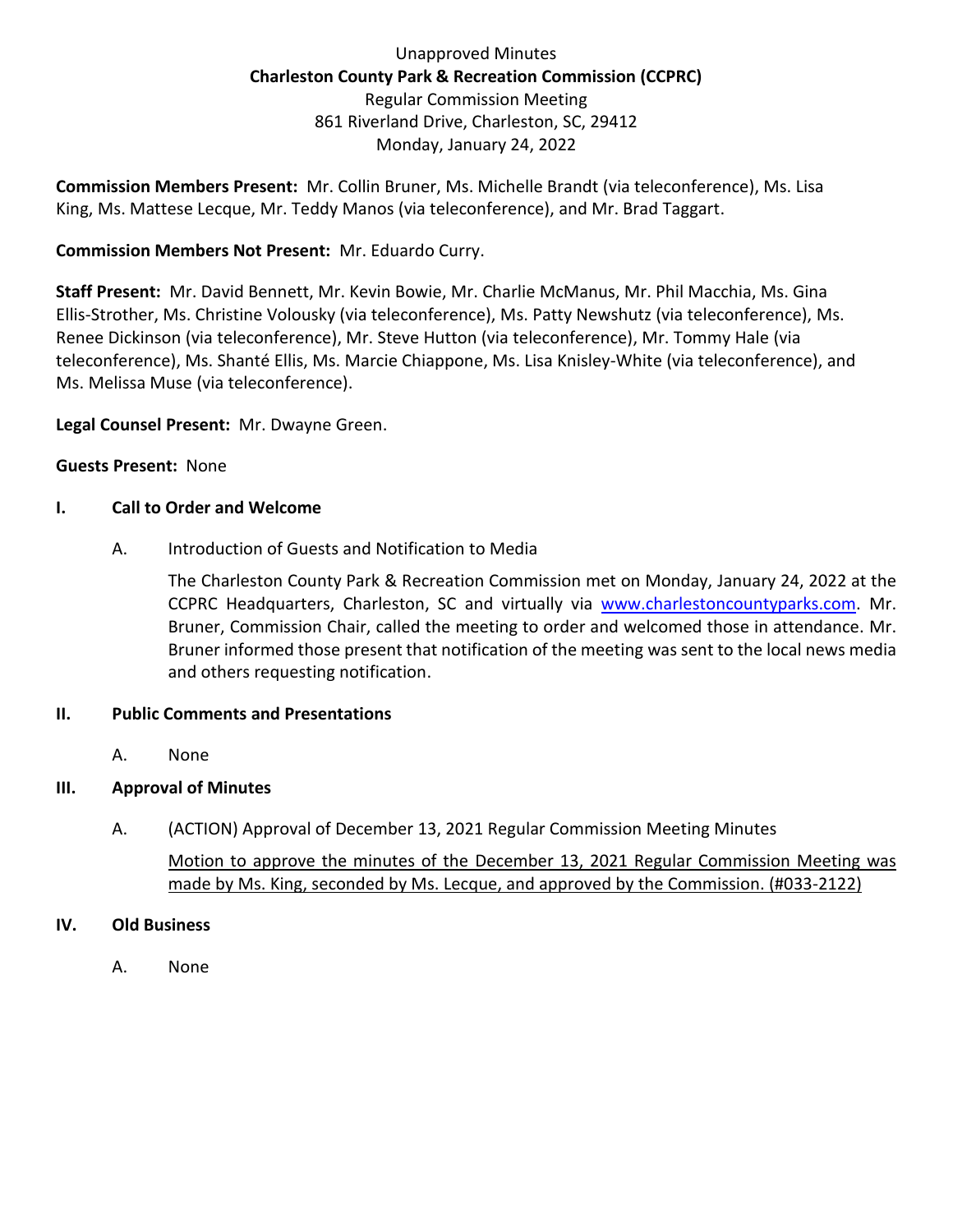#### **V. New Business**

A. Planning and Development (P&D) Update

Mr. Bowie reviewed the following:

a. Baker Request for Proposal (RFP)

Staff are making good progress. They have determined best practices for public advertisement. They've also started drafting the areas of the RFP including the:

- selection process;
- proposal requirements;
- selection criteria;
- submittal requirements;
- negotiations; and
- selection process timeframe.

Staff continue to collect the needed attachments. They anticipate public advertising to begin in February.

b. Folly Beach Pier Update

The work on the diamond area continues to progress well.

c. Caw Caw Interpretive Center

Folkland's proposal was accepted for \$34,750. Folkland has a current contract with the South Carolina Department of Natural Resources (SCDNR). The project will need a repair permit from the United States Army Corps of Engineers (USACE).

d. South Santee Senior and Community Center

The project is awaiting the completion of the basketball court renovation and the placement of site furnishings.

e. Johns Island County Park - 4583 River Rd Property Donation

The property could not be closed until Jan 3, 2022. Staff are awaiting the owner to share their intentions for the property since the close didn't meet their end of calendar year deadline. Mr. Bruner stated that there's still a property line issue. Mr. Bowie stated that staff will need to mitigate how to be good neighbors.

f. Laurel Hill County Park

Mr. Bowie shared property maps better outlining the impacts of the All American Boulevard highway extension. The Town of Mount Pleasant has condemned the portion of the property that is needed for the extension from the Wells Fargo Trust. CCPRC staff have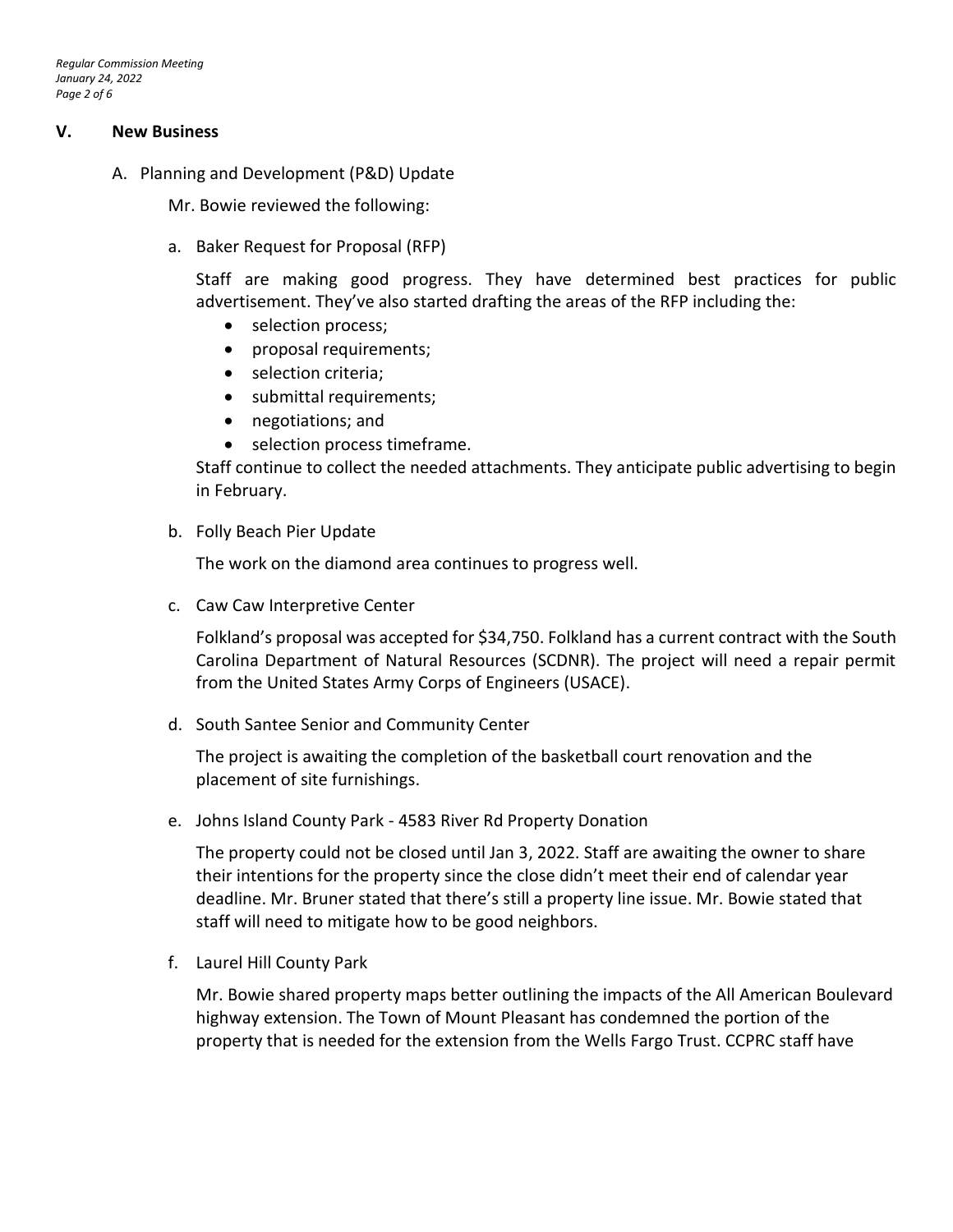asked for a curb cut to access the property from the newly planned highway. Mr. Bowie reminded the Commission that the property is leased to CCPRC.

g. Wannamaker Portable Restroom

Mr. Bowie reminded the Commission of the fire at the Wannamaker Concession/Restroom building. A temporary rental restroom was placed at the site (near the playground). As staff were going through the budget process, staff recommended a cost saving solution. He stated that the current average monthly cost of the restroom rental was \$16,169. From July to November, the agency spent over \$64,676. Staff recommend purchasing a unit for \$87,543. Once the new building is complete, staff plan to use the unit at the Holiday Festival of Lights (HFOL) and special events. The unit would also hold a salvage value.

h. Rural Recreation Court Repairs

Mr. Bowie shared photos of recent staff walkthroughs of Haut Gap and Thompson Hill basketball courts. To repair the cracks and increase the quality of the courts staff have investigated procurement under the State Contract with Carolina Sport Surfaces for \$51,180.

i. James Island County Park – Splash Zone Mechanical Building Roof Replacement

Mr. Bowie noted the Invitation for Bid (IFB) to replace the (27-year old asphalt shingled) roof at the Splash Zone Mechanical Building had 4 firms respond. IPW Construction Group had the lowest cost qualified bid for \$50,182. The new roof will be made of stone coated steel with a 50-year guarantee.

B. Financial Report

Mr. McManus presented and reviewed the checks over \$7500 and financial reports for the month of November. There were no further questions from the Commission.

a. (ACTION) Splash Zone Mechanical Building Roof Replacement

Motion to enter into a contract with IPW Construction Group, LLC for the Roof Replacement at the Splash Zone Mechanical Building at JICP in the amount of \$50,182.00 with the funds coming from the approved CIP budget was made by Ms. Lecque, seconded by Mr. Taggart, and approved by the Commission. (#034-2122)

b. (ACTION) Rural Recreation Ball Court Repairs

Motion to enter into a contract with Carolina Sport Surfaces for the court resurfacing and repairs at Thompson Hill and Haut Gap in the amount of \$51,180.00 with the funds coming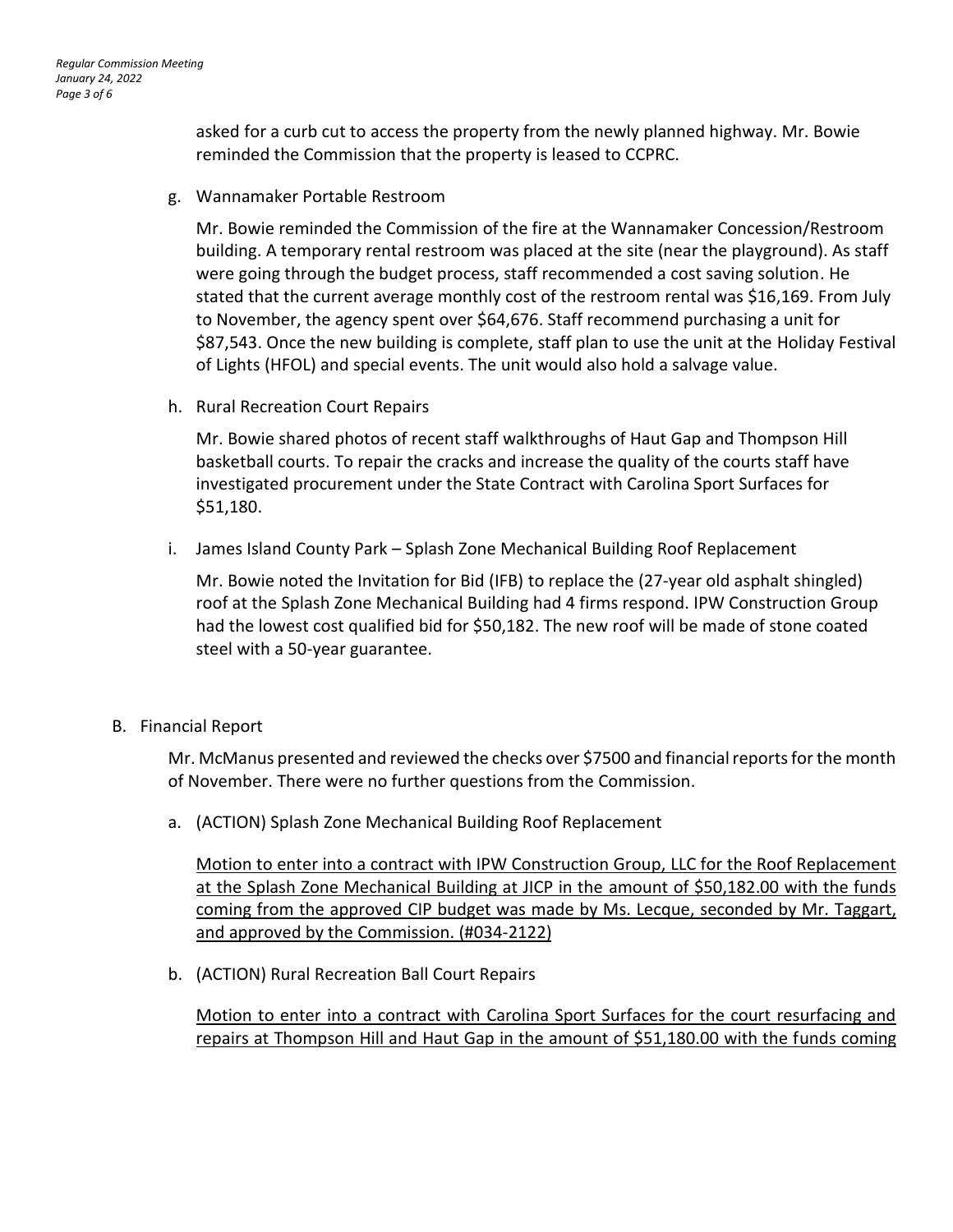## from the approved CIP budget was made by Ms. King, seconded by Ms. Lecque, and approved by the Commission. (#035-2122)

c. (ACTION) Wannamaker County Park Portable Restroom Purchase

Mr. McManus stated that the procurement policy allows for an emergency use of financial resources. Mr. Bennett noted that staff collected three quotes and the current vendor would allow the fastest turnaround to delivery.

Motion to purchase a Portable Restroom Trailer from NRT Sales in the amount of \$87,543.00 with the funds coming from the Wannamaker County Park Operating Budget Line was made by Mr. Taggart, seconded by Ms. Lecque, and approved by the Commission. (#036-2122)

d. (ACTION) 2022 Bond Direct Placement

Motion to request a public hearing on the issuance of direct placement Bonds in an amount not to exceed \$8,000,000 was made by Ms. Lecque, seconded by Mr. Taggart, and approved by the Commission. (#037-2122)

C. Election of Officers

Motion to nominate Collin Bruner for the office of Chair, Eduardo Curry for the office of Vice Chair, and Brad Taggart for the office of Secretary/Treasurer was made by Ms. Brandt, seconded by Ms. King, and there being no other nominations, Collin Bruner, Eduardo Curry, and Brad Taggart were elected by acclamation. (#038-2021)

Motion to amend the agenda to add Committee Appointments was made by Ms. Lecque, seconded by Ms. King, and approved by the Commission. (#039-2021)

D. Committee Appointments

Mr. Bruner announced his re-appointment of Ms. King as the Commission Liaison to the Charleston County Parks Foundation, Inc. He also announced his appointment of Mr. Taggart as Chair of the Finance Committee, Ms. Brandt and Ms. Lecque to serve on the Personnel Committee with Mr. Curry serving as Chair, Mr. Taggart and Mr. Manos to serve on the Strategic Planning Committee with Ms. Brandt serving as Chair.

E. Commission Highlight: 2021 Holiday Festival of Lights (HFOL)

Mr. Macchia presented updates regarding the 32<sup>nd</sup> annual event. He stated the staff's focus for this show was its communication to the public, offering a quality light show experience, and providing exceptional services.

The Marketing team utilized a multi-point communication strategy to educate the public on CCPRC's tiered pricing and its advantages. Messaging emphasized the benefits of purchasing online tickets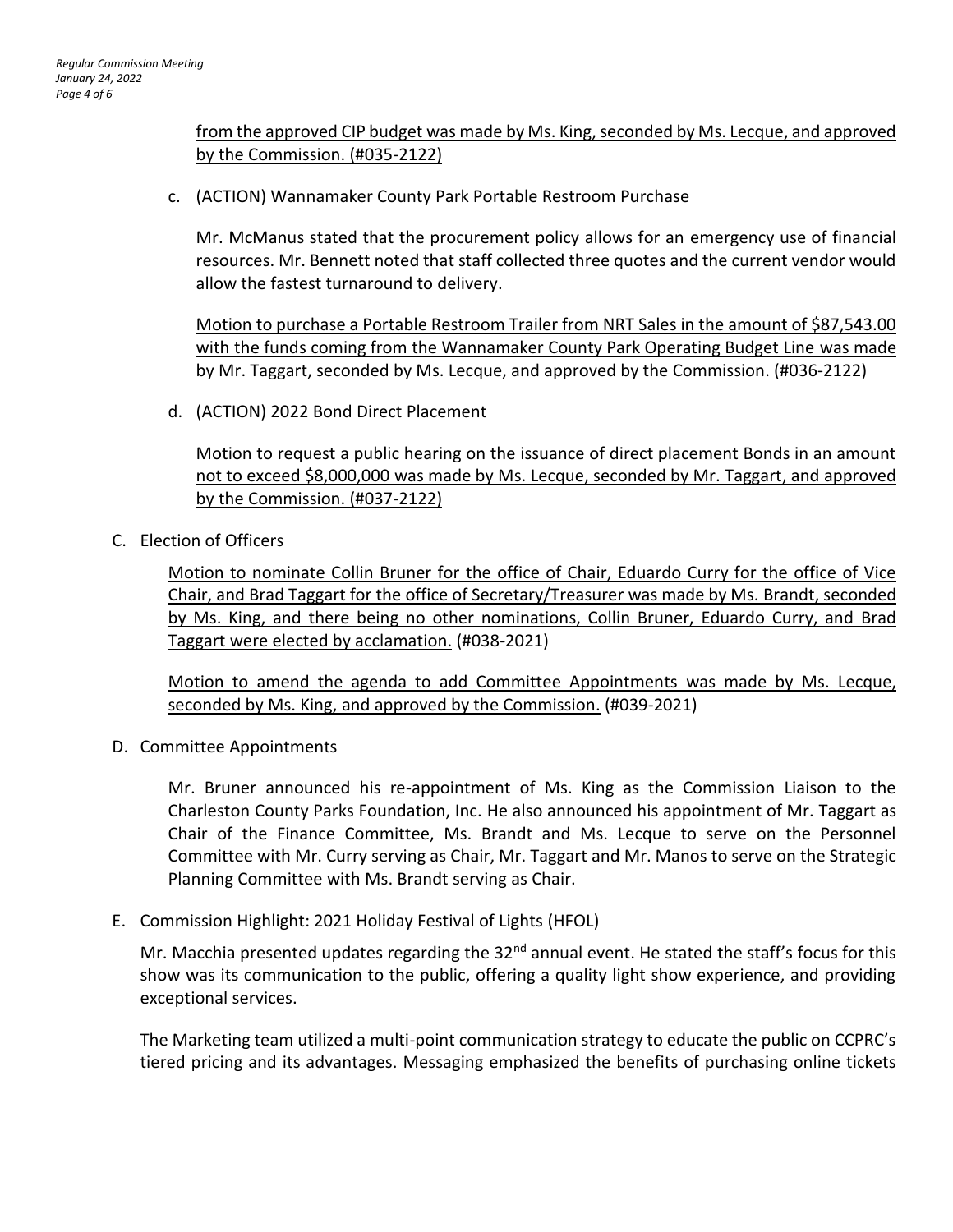and helped address quickly moving through the line which included price savings. HFOL received a record \$240,000 worth of TV coverage including information about peak versus regular night.

To ensure a quality experience staff created a new HFOL Steering Committee to address day to day facets of the show, management topics, direction for the show, and established a leadership direction for the future of the show. Marketing drove business to an online platform with almost 28% of guests entering via mobile ticketing. Staff focused on moving crowds towards attending during non-traditionally busy nights with price incentives. Gifts shops opened early and during the day to allow extended shopping experiences. Staff worked with a local radio station to provide quality nightly musical entertainment. Santa came to town a week earlier. Staff changed how the train is loaded to serve more customers. They also continued the expansion of using Full-time Staff to operate the show. LED lighting upgrades continued and the show is now 90% LED.

Mr. Macchia shared the following exceptional service facts for 2021:

- 232,342 visitors  $4<sup>th</sup>$  highest of all time;
- 62,748 vehicles 3<sup>rd</sup> highest of all time;
- record gross revenue;
- this year's ornament sold out;
- inclusive Santa family attendance numbers doubled;
- 28 schools participated in the Greeting Card Competition;
- a record number of climbers used the Portable Climbing Wall; and
- 15 nights of value-added entertainment were offered.
- F. Executive Session Legal Matters

Motion to enter into Executive Session to discuss a legal matter was made by Mr. Taggart, seconded by Ms. Lecque, and approved by the Commission. (#040-2122)

Upon coming out of Executive Session, the Chair stated that legal matters were discussed, and no action was taken.

Motion to accept the settlement and conclude the legal matter as outlined during the Executive Session was made by Mr. Taggart, seconded by Ms. Lecque, and approved by the Commission. (#041-2122)

### **VI. Next Meeting**

Regular Commission Meeting, Monday, February 28, 2022, 5:30 pm at CCPRC Headquarters, Charleston, SC

There being no further business, the meeting adjourned at 6:22 pm.